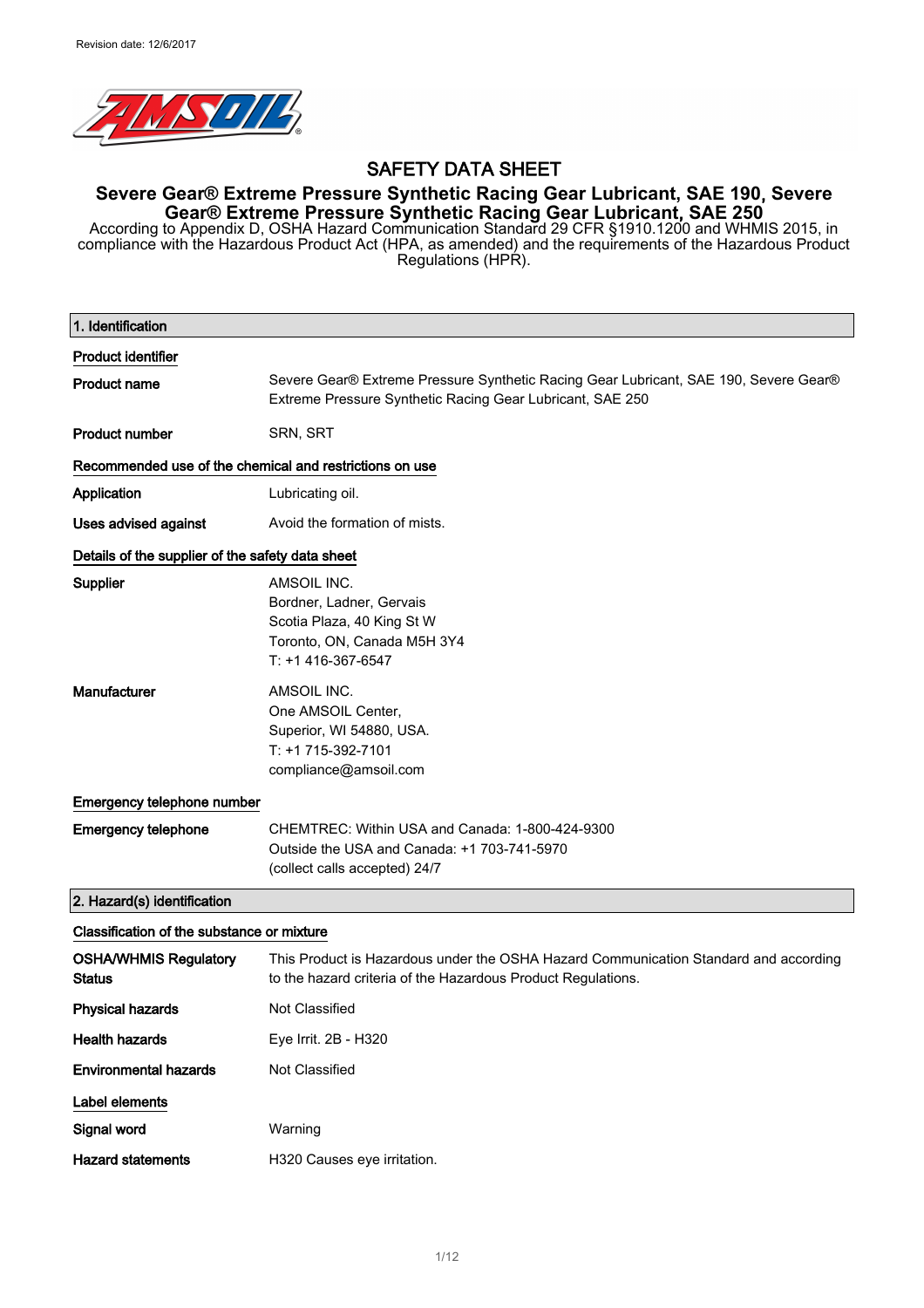| <b>Precautionary statements</b> | P264 Wash contaminated skin thoroughly after handling.                                     |
|---------------------------------|--------------------------------------------------------------------------------------------|
|                                 | P305+P351+P338 If in eyes: Rinse cautiously with water for several minutes. Remove contact |
|                                 | lenses, if present and easy to do. Continue rinsing.                                       |
|                                 | P337+P313 If eye irritation persists: Get medical advice/attention.                        |

#### Other hazards

This product does not contain any substances classified as PBT or vPvB.

| 3. Composition/information on ingredients |             |
|-------------------------------------------|-------------|
| <b>Mixtures</b>                           |             |
| Polyisobutylene                           | $25 - 50\%$ |
| CAS number: 9003-27-4                     |             |
| Classification                            |             |
| Eye Irrit. 2B - H320                      |             |
| 1-Propene, 2-methyl-, sulfurized          | $2.5 - 5\%$ |
| CAS number: 68511-50-2                    |             |
| Classification                            |             |
| Aquatic Chronic 4 - H413                  |             |
|                                           |             |
| Hydrogenated base oil                     | $2.5 - 5\%$ |
| CAS number: 64742-55-8                    |             |
| Classification                            |             |
| Asp. Tox. 1 - H304                        |             |
| <b>Xylene</b>                             | < 0.025%    |
| CAS number: 1330-20-7                     |             |
|                                           |             |
| Classification                            |             |
| Flam. Liq. 3 - H226                       |             |
| Acute Tox. 4 - H312                       |             |
| <b>Acute Tox. 4 - H332</b>                |             |
| Skin Irrit. 2 - H315                      |             |
| Eye Irrit. 2A - H319<br>STOT SE 3 - H335  |             |
| <b>STOT RE 2 - H373</b>                   |             |
| Asp. Tox. 1 - H304                        |             |
|                                           |             |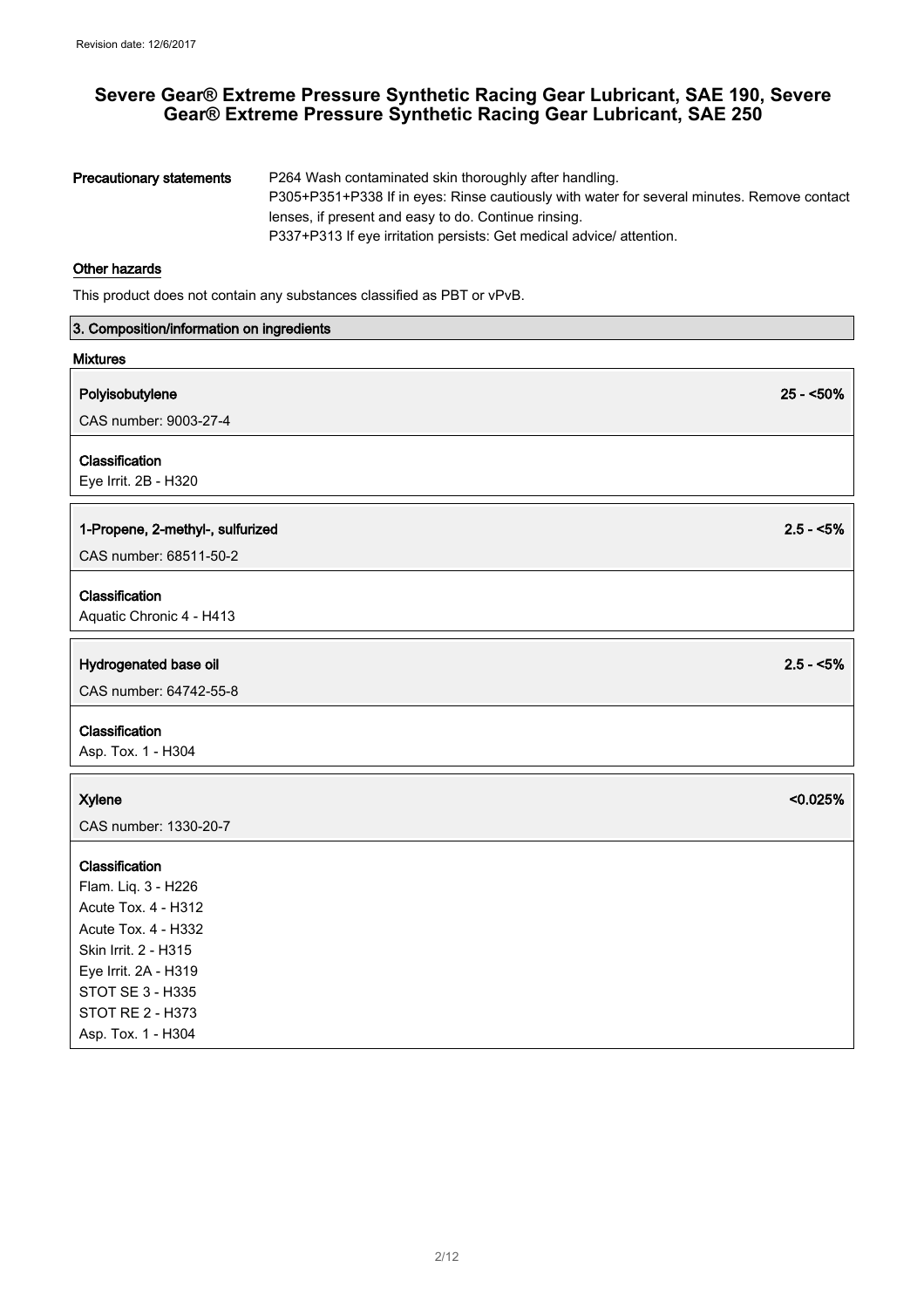| Ethylbenzene                                                                                                                              | <0.025%                                                                                                                                                                                                                                                                                                                                                                                                                                                                                         |
|-------------------------------------------------------------------------------------------------------------------------------------------|-------------------------------------------------------------------------------------------------------------------------------------------------------------------------------------------------------------------------------------------------------------------------------------------------------------------------------------------------------------------------------------------------------------------------------------------------------------------------------------------------|
| CAS number: 100-41-4                                                                                                                      |                                                                                                                                                                                                                                                                                                                                                                                                                                                                                                 |
| Classification<br>Flam. Liq. 2 - H225<br><b>Acute Tox. 4 - H332</b><br>STOT RE 2 - H373<br>Asp. Tox. 1 - H304<br>Aquatic Chronic 3 - H412 |                                                                                                                                                                                                                                                                                                                                                                                                                                                                                                 |
| Dipropylene Glycol Monomethyl Ether<br>CAS number: 34590-94-8                                                                             | < 0.025%                                                                                                                                                                                                                                                                                                                                                                                                                                                                                        |
| Classification<br>Not Classified                                                                                                          |                                                                                                                                                                                                                                                                                                                                                                                                                                                                                                 |
|                                                                                                                                           | The full text for all hazard statements is displayed in Section 16.                                                                                                                                                                                                                                                                                                                                                                                                                             |
| <b>Composition comments</b>                                                                                                               | The exact percentage is withheld as a trade secret in accordance with 29 CFR 1910.1200.                                                                                                                                                                                                                                                                                                                                                                                                         |
| 4. First-aid measures                                                                                                                     |                                                                                                                                                                                                                                                                                                                                                                                                                                                                                                 |
| Description of first aid measures                                                                                                         |                                                                                                                                                                                                                                                                                                                                                                                                                                                                                                 |
| <b>General information</b>                                                                                                                | Get medical attention if any discomfort continues. Show this Safety Data Sheet to the medical<br>personnel.                                                                                                                                                                                                                                                                                                                                                                                     |
| Inhalation                                                                                                                                | Move affected person to fresh air and keep warm and at rest in a position comfortable for<br>breathing. Maintain an open airway. Loosen tight clothing such as collar, tie or belt.                                                                                                                                                                                                                                                                                                             |
| Ingestion                                                                                                                                 | Rinse mouth thoroughly with water. Remove any dentures. Give a few small glasses of water<br>or milk to drink. Stop if the affected person feels sick as vomiting may be dangerous. Do not<br>induce vomiting unless under the direction of medical personnel. If vomiting occurs, the head<br>should be kept low so that vomit does not enter the lungs. Never give anything by mouth to an<br>unconscious person. Maintain an open airway. Loosen tight clothing such as collar, tie or belt. |
| <b>Skin Contact</b>                                                                                                                       | Remove affected person from source of contamination. Rinse immediately with plenty of<br>water.                                                                                                                                                                                                                                                                                                                                                                                                 |
| Eye contact                                                                                                                               | Rinse immediately with plenty of water. Remove any contact lenses and open eyelids wide<br>apart. Continue to rinse for at least 10 minutes.                                                                                                                                                                                                                                                                                                                                                    |
| <b>Protection of first aiders</b>                                                                                                         | First aid personnel should wear appropriate protective equipment during any rescue.                                                                                                                                                                                                                                                                                                                                                                                                             |
|                                                                                                                                           | Most important symptoms and effects, both acute and delayed                                                                                                                                                                                                                                                                                                                                                                                                                                     |
| <b>General information</b>                                                                                                                | See Section 11 for additional information on health hazards. The severity of the symptoms<br>described will vary dependent on the concentration and the length of exposure.                                                                                                                                                                                                                                                                                                                     |
| Inhalation                                                                                                                                | Prolonged inhalation of high concentrations may damage respiratory system.                                                                                                                                                                                                                                                                                                                                                                                                                      |
| Ingestion                                                                                                                                 | Gastrointestinal symptoms, including upset stomach. Fumes from the stomach contents may<br>be inhaled, resulting in the same symptoms as inhalation.                                                                                                                                                                                                                                                                                                                                            |
| <b>Skin contact</b>                                                                                                                       | Prolonged contact may cause dryness of the skin.                                                                                                                                                                                                                                                                                                                                                                                                                                                |
| Eye contact                                                                                                                               | May cause eye irritation.                                                                                                                                                                                                                                                                                                                                                                                                                                                                       |
|                                                                                                                                           | Indication of immediate medical attention and special treatment needed                                                                                                                                                                                                                                                                                                                                                                                                                          |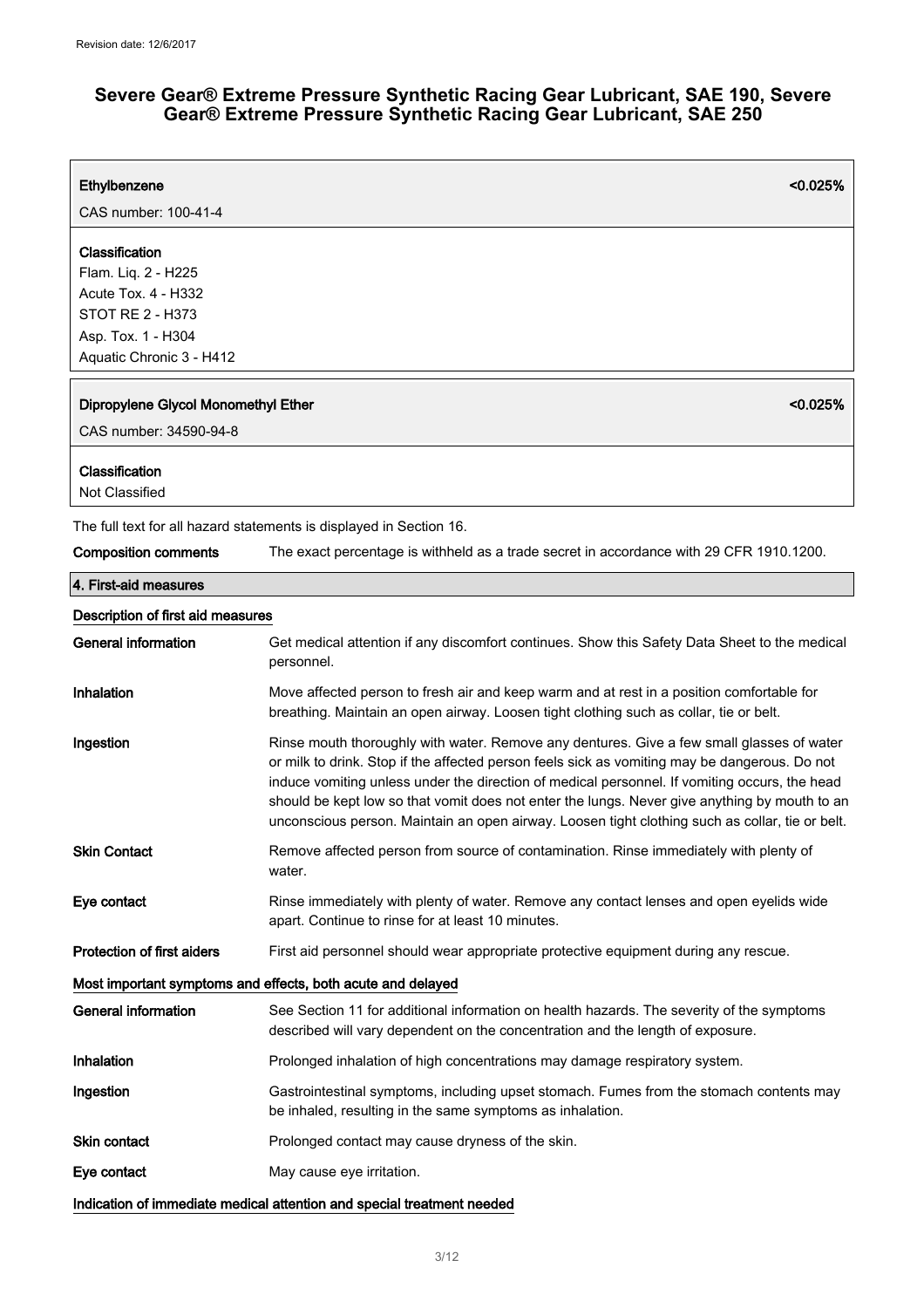| Notes for the doctor                                  | Treat symptomatically.                                                                                                                                                                                                                                                                                                                                                                                                                                                   |  |
|-------------------------------------------------------|--------------------------------------------------------------------------------------------------------------------------------------------------------------------------------------------------------------------------------------------------------------------------------------------------------------------------------------------------------------------------------------------------------------------------------------------------------------------------|--|
| <b>Specific treatments</b>                            | No special treatment required.                                                                                                                                                                                                                                                                                                                                                                                                                                           |  |
| 5. Fire-fighting measures                             |                                                                                                                                                                                                                                                                                                                                                                                                                                                                          |  |
| <b>Extinguishing media</b>                            |                                                                                                                                                                                                                                                                                                                                                                                                                                                                          |  |
| Suitable extinguishing media                          | The product is not flammable. Extinguish with alcohol-resistant foam, carbon dioxide, dry<br>powder or water fog. Use fire-extinguishing media suitable for the surrounding fire.                                                                                                                                                                                                                                                                                        |  |
| Unsuitable extinguishing<br>media                     | Do not use water jet as an extinguisher, as this will spread the fire.                                                                                                                                                                                                                                                                                                                                                                                                   |  |
| Special hazards arising from the substance or mixture |                                                                                                                                                                                                                                                                                                                                                                                                                                                                          |  |
| Specific hazards                                      | Containers can burst violently or explode when heated, due to excessive pressure build-up.<br>Contains Hydrocarbons. The product is immiscible with water and will spread on the water<br>surface.                                                                                                                                                                                                                                                                       |  |
| <b>Hazardous combustion</b><br>products               | Thermal decomposition or combustion products may include the following substances:<br>Harmful gases or vapors.                                                                                                                                                                                                                                                                                                                                                           |  |
| <b>Advice for firefighters</b>                        |                                                                                                                                                                                                                                                                                                                                                                                                                                                                          |  |
| Protective actions during<br>firefighting             | Avoid breathing fire gases or vapors. Evacuate area. Cool containers exposed to heat with<br>water spray and remove them from the fire area if it can be done without risk. Cool containers<br>exposed to flames with water until well after the fire is out. If a leak or spill has not ignited, use<br>water spray to disperse vapors and protect men stopping the leak.                                                                                               |  |
| Special protective equipment<br>for firefighters      | Wear positive-pressure self-contained breathing apparatus (SCBA) and appropriate protective<br>clothing. Standard Firefighter's clothing including helmets, protective boots and gloves, that<br>provides a basic level of protection during chemical incidents is defined by the Canada<br>Occupational Health and Safety Regulations, by provincial guidelines on occupational health<br>and safety or by NFPA standards if applicable.                                |  |
| 6. Accidental release measures                        |                                                                                                                                                                                                                                                                                                                                                                                                                                                                          |  |
|                                                       | Personal precautions, protective equipment and emergency procedures                                                                                                                                                                                                                                                                                                                                                                                                      |  |
| <b>Personal precautions</b>                           | No action shall be taken without appropriate training or involving any personal risk. Keep<br>unnecessary and unprotected personnel away from the spillage. Wear protective clothing as<br>described in Section 8 of this safety data sheet. Follow precautions for safe handling<br>described in this safety data sheet. Wash thoroughly after dealing with a spillage. Use<br>protective equipment appropriate for surrounding materials.                              |  |
| <b>Environmental precautions</b>                      |                                                                                                                                                                                                                                                                                                                                                                                                                                                                          |  |
| <b>Environmental precautions</b>                      | Avoid discharge to the aquatic environment.                                                                                                                                                                                                                                                                                                                                                                                                                              |  |
| Methods and material for containment and cleaning up  |                                                                                                                                                                                                                                                                                                                                                                                                                                                                          |  |
| Methods for cleaning up                               | Wear protective clothing as described in Section 8 of this safety data sheet. Clear up spills<br>immediately and dispose of waste safely. Reuse or recycle products wherever possible.<br>Absorb the spillage with an inert, dry material and place it in a suitable waste disposal<br>container. Flush contaminated area with plenty of water. Wash thoroughly after dealing with a<br>spillage. Dispose of contents/container in accordance with national regulations. |  |
| Reference to other sections                           | For personal protection, see Section 8. For waste disposal, see Section 13.                                                                                                                                                                                                                                                                                                                                                                                              |  |
| 7. Handling and storage                               |                                                                                                                                                                                                                                                                                                                                                                                                                                                                          |  |
|                                                       |                                                                                                                                                                                                                                                                                                                                                                                                                                                                          |  |

#### Precautions for safe handling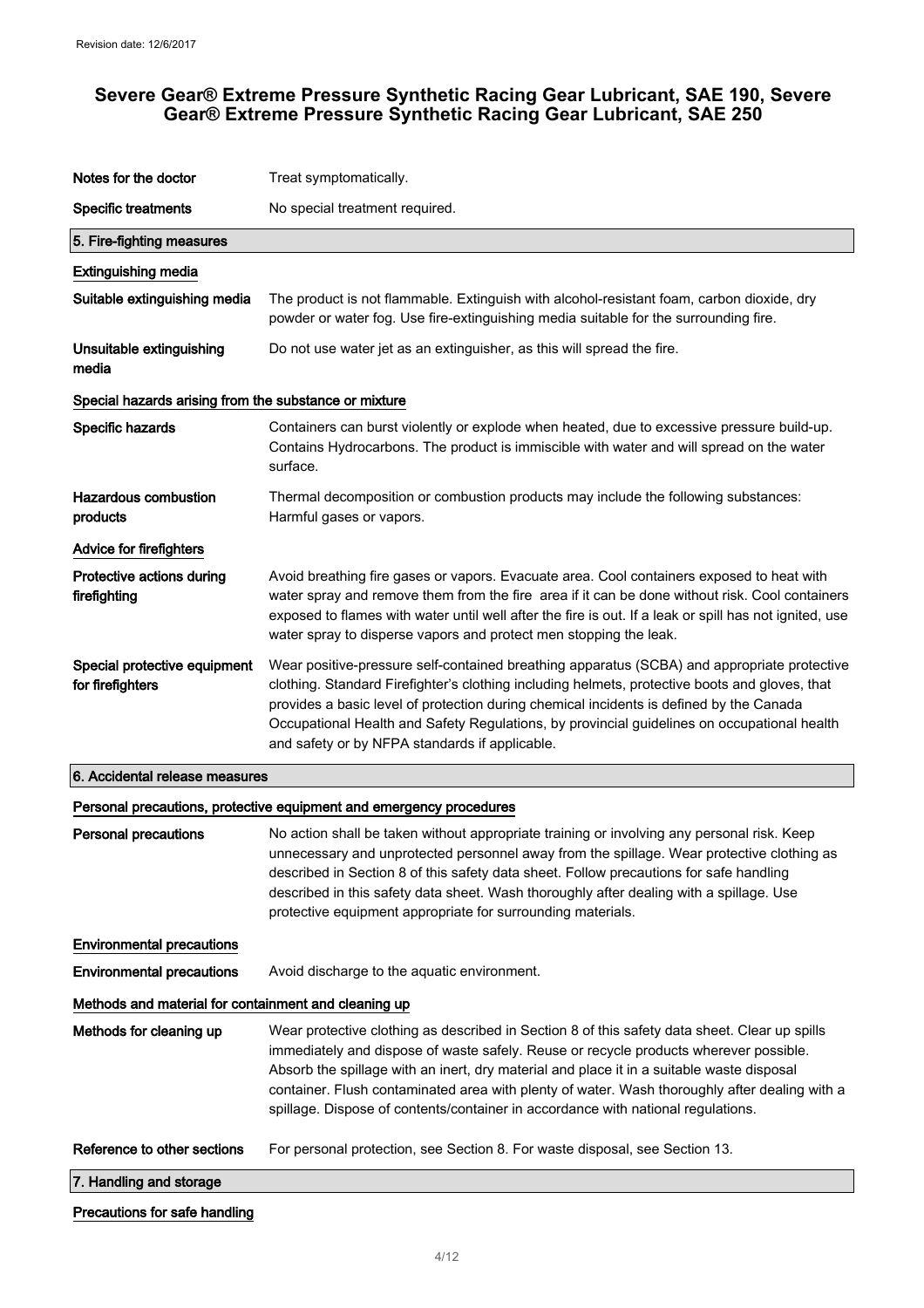| <b>Usage precautions</b>                                     | Read and follow manufacturer's recommendations. Wear protective clothing as described in<br>Section 8 of this safety data sheet. Keep away from food, drink and animal feeding stuffs.<br>Handle all packages and containers carefully to minimize spills. Keep container tightly sealed<br>when not in use. Avoid the formation of mists. Avoid contact with used product. Do not reuse<br>empty containers. |  |
|--------------------------------------------------------------|---------------------------------------------------------------------------------------------------------------------------------------------------------------------------------------------------------------------------------------------------------------------------------------------------------------------------------------------------------------------------------------------------------------|--|
| Advice on general<br>occupational hygiene                    | Wash promptly if skin becomes contaminated. Take off contaminated clothing and wash<br>before reuse. Wash contaminated clothing before reuse. Do not eat, drink or smoke when<br>using this product. Wash at the end of each work shift and before eating, smoking and using<br>the toilet. Change work clothing daily before leaving workplace.                                                              |  |
| Conditions for safe storage, including any incompatibilities |                                                                                                                                                                                                                                                                                                                                                                                                               |  |
| <b>Storage precautions</b>                                   | Store away from incompatible materials (see Section 10). Keep container tightly closed, in a<br>cool, well ventilated place. Protect containers from damage.                                                                                                                                                                                                                                                  |  |
| Storage class                                                | Chemical storage.                                                                                                                                                                                                                                                                                                                                                                                             |  |
| Specific end uses(s)                                         |                                                                                                                                                                                                                                                                                                                                                                                                               |  |
| Specific end use(s)                                          | The identified uses for this product are detailed in Section 1.                                                                                                                                                                                                                                                                                                                                               |  |
| 8. Exposure Controls/personal protection                     |                                                                                                                                                                                                                                                                                                                                                                                                               |  |
| Control parameters                                           |                                                                                                                                                                                                                                                                                                                                                                                                               |  |
| Occupational exposure limits                                 |                                                                                                                                                                                                                                                                                                                                                                                                               |  |
|                                                              |                                                                                                                                                                                                                                                                                                                                                                                                               |  |

Comments The following constituents are the only constituents of the product which have a PEL, TLV or other recommended exposure limit. At this time, the other constituents have no known exposure limits.

Under conditions which may generate mists, the following exposure limits are recommended: Long-term exposure limit (8-hour TWA): 5 mg/m<sup>3</sup> Short-term exposure limit (15-minute): 10 mg/m<sup>3</sup>

#### Xylene

Long-term exposure limit (8-hour TWA): OSHA 100 ppm 435 mg/m<sup>3</sup> Long-term exposure limit (8-hour TWA): ACGIH 100 ppm 434 mg/m<sup>3</sup> Short-term exposure limit (15-minute): ACGIH 150 ppm 651 mg/m<sup>3</sup> A4

#### Ethylbenzene

Long-term exposure limit (8-hour TWA): OSHA 100 ppm 435 mg/m<sup>3</sup> Long-term exposure limit (8-hour TWA): ACGIH 20 ppm 87 mg/m<sup>3</sup> A3

#### Dipropylene Glycol Monomethyl Ether

Long-term exposure limit (8-hour TWA): ACGIH 100 ppm 606 mg/m<sup>3</sup> Short-term exposure limit (15-minute): ACGIH 150 ppm 909 mg/m<sup>3</sup> Sk

Long-term exposure limit (8-hour TWA): OSHA 100 ppm 600 mg/m<sup>3</sup> Sk

OSHA = Occupational Safety and Health Administration.

ACGIH = American Conference of Governmental Industrial Hygienists.

- A3 = Confirmed Animal Carcinogen with Unknown Relevance to Humans.
- Sk = Danger of cutaneous absorption.
- A4 = Not Classifiable as a Human Carcinogen.

Ingredient comments The product contains no other substances classified as hazardous to health by an OEL value in concentrations which should be taken into account.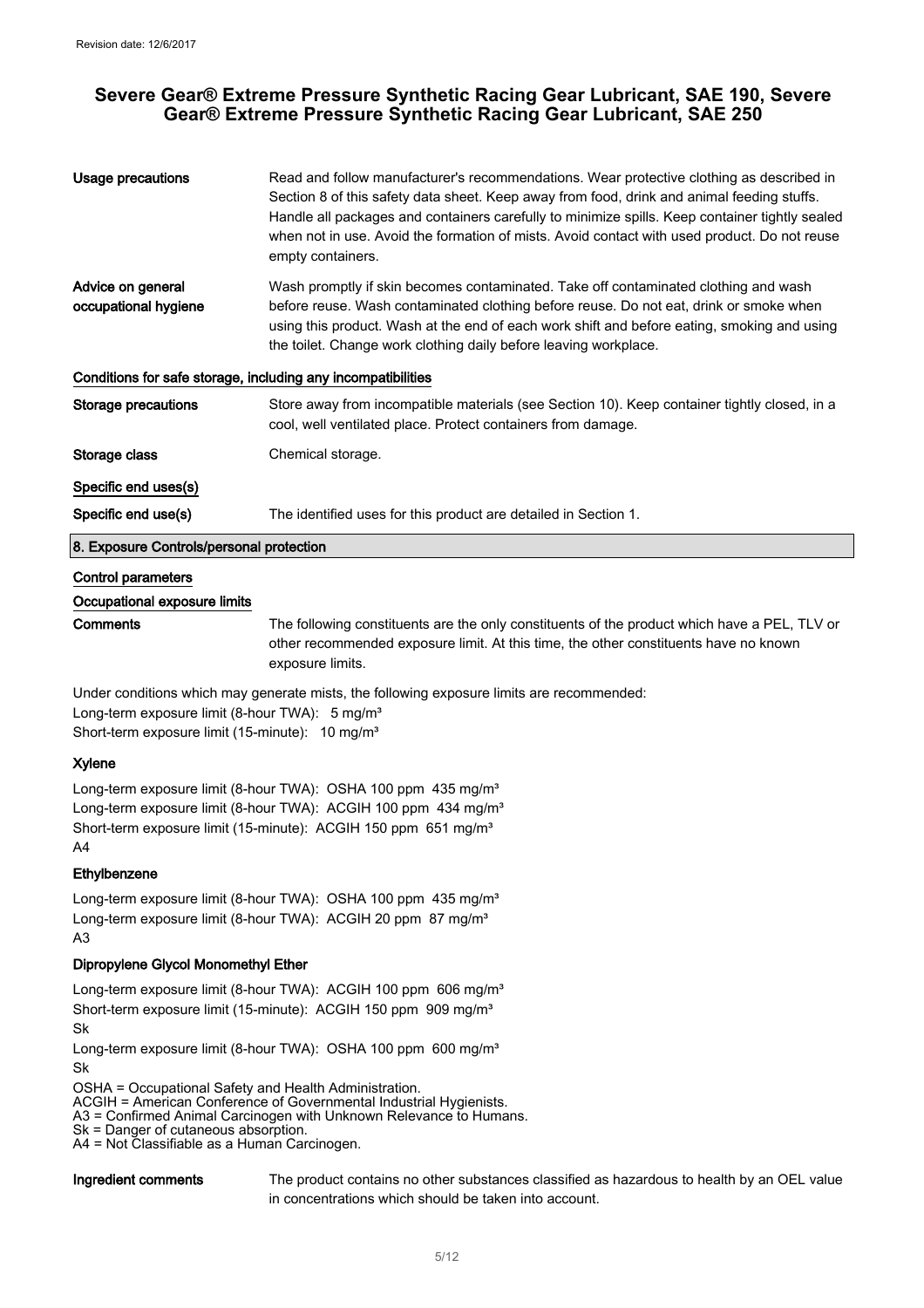# Ethylbenzene (CAS: 100-41-4)

| Immediate danger to life | 800 ppm |
|--------------------------|---------|
| and health               |         |

## Dipropylene Glycol Monomethyl Ether (CAS: 34590-94-8)

| Immediate danger to life<br>and health                | 600 ppm                                                                                                                                                                                                                                                                                                                                                                                                                                                                                                                                                                                                                                                                                                                                                                                                                                  |
|-------------------------------------------------------|------------------------------------------------------------------------------------------------------------------------------------------------------------------------------------------------------------------------------------------------------------------------------------------------------------------------------------------------------------------------------------------------------------------------------------------------------------------------------------------------------------------------------------------------------------------------------------------------------------------------------------------------------------------------------------------------------------------------------------------------------------------------------------------------------------------------------------------|
| <b>Exposure controls</b>                              |                                                                                                                                                                                                                                                                                                                                                                                                                                                                                                                                                                                                                                                                                                                                                                                                                                          |
| Appropriate engineering<br>controls                   | Provide adequate ventilation. Good general ventilation should be adequate to control worker<br>exposure to airborne contaminants.                                                                                                                                                                                                                                                                                                                                                                                                                                                                                                                                                                                                                                                                                                        |
| Eye/face protection                                   | Eyewear complying with an approved standard should be worn if a risk assessment indicates<br>eye contact is possible. Personal protective equipment for eye and face protection should<br>comply with OSHA 1910.133 and/or the Canadian regulation on health and safety at work,<br>SOR/86-304, Part XII (12.6), and any relevant provincial regulation relating to health and<br>safety at work. The following protection should be worn: Chemical splash goggles.                                                                                                                                                                                                                                                                                                                                                                      |
| Hand protection                                       | Chemical-resistant, impervious gloves complying with an approved standard should be worn if<br>a risk assessment indicates skin contact is possible. The most suitable glove should be<br>chosen in consultation with the glove supplier/manufacturer, who can provide information<br>about the breakthrough time of the glove material. To protect hands from chemicals, gloves<br>should comply with OSHA 1910.138 and/or the Canadian regulation on health and safety at<br>work, SOR/86-304, Part XII (12.9), and be demonstrated to be impervious to the chemical and<br>resist degradation. Considering the data specified by the glove manufacturer, check during<br>use that the gloves are retaining their protective properties and change them as soon as any<br>deterioration is detected. Frequent changes are recommended. |
| Other skin and body<br>protection                     | Appropriate footwear and additional protective clothing complying with an approved standard<br>should be worn if a risk assessment indicates skin contamination is possible.                                                                                                                                                                                                                                                                                                                                                                                                                                                                                                                                                                                                                                                             |
| Hygiene measures                                      | Provide eyewash station and safety shower. Contaminated work clothing should not be<br>allowed out of the workplace. Wash contaminated clothing before reuse. Clean equipment<br>and the work area every day. Good personal hygiene procedures should be implemented.<br>Wash at the end of each work shift and before eating, smoking and using the toilet. When<br>using do not eat, drink or smoke.                                                                                                                                                                                                                                                                                                                                                                                                                                   |
| <b>Respiratory protection</b>                         | Respiratory protection complying with an approved standard should be worn if a risk<br>assessment indicates inhalation of contaminants is possible. Provide adequate ventilation.<br>Large Spillages: If ventilation is inadequate, suitable respiratory protection must be worn.                                                                                                                                                                                                                                                                                                                                                                                                                                                                                                                                                        |
| <b>Environmental exposure</b><br>controls             | Not regarded as dangerous for the environment.                                                                                                                                                                                                                                                                                                                                                                                                                                                                                                                                                                                                                                                                                                                                                                                           |
| 9. Physical and Chemical Properties                   |                                                                                                                                                                                                                                                                                                                                                                                                                                                                                                                                                                                                                                                                                                                                                                                                                                          |
| Information on basic physical and chemical properties |                                                                                                                                                                                                                                                                                                                                                                                                                                                                                                                                                                                                                                                                                                                                                                                                                                          |

| Appearance     | Liquid.        |
|----------------|----------------|
| Color          | Green.         |
| Odor           | Sulfur.        |
| Odor threshold | Not available. |
| pH             | Not available. |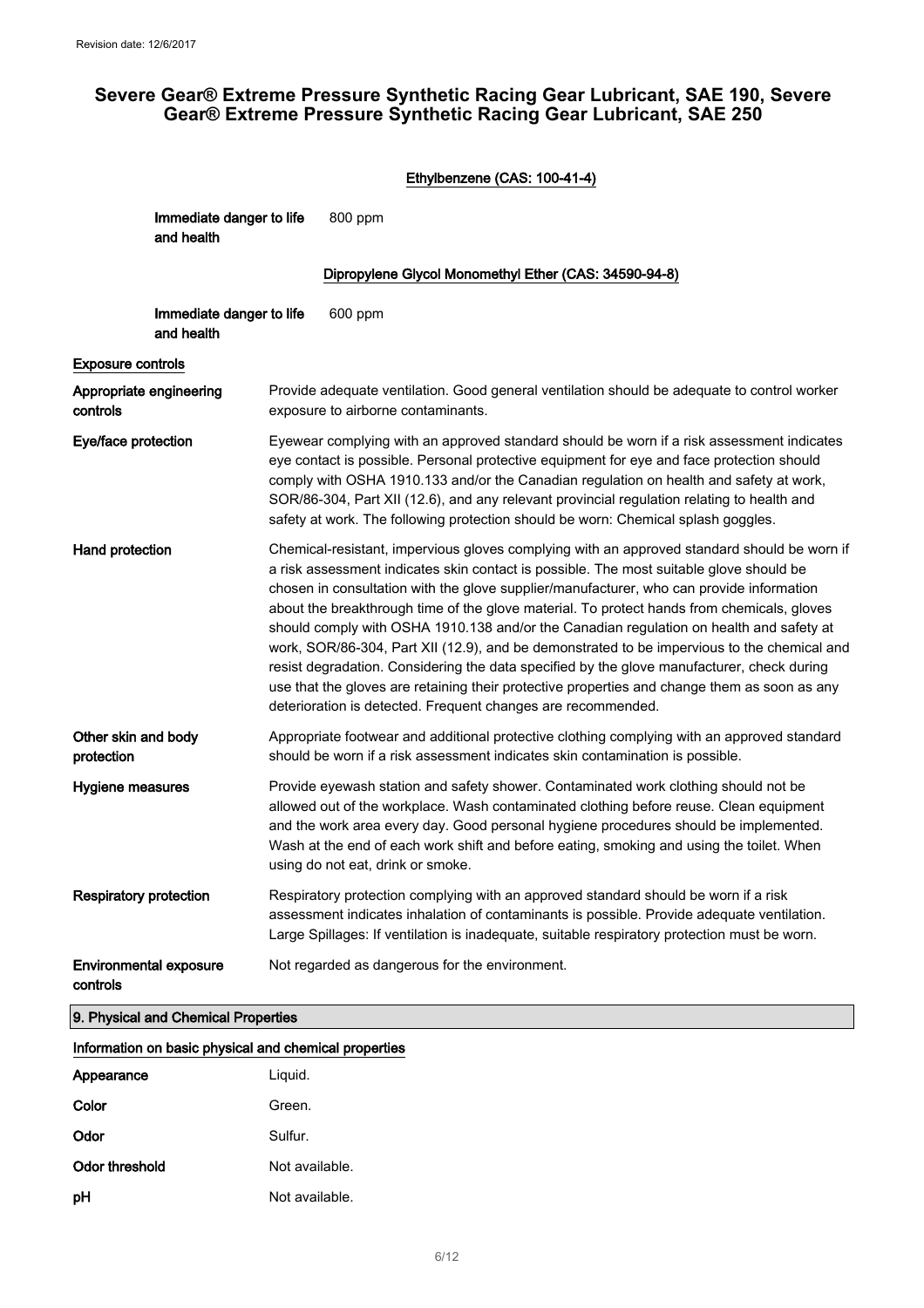| <b>Melting point</b>                                    | Not available.                                                                                                                                                         |
|---------------------------------------------------------|------------------------------------------------------------------------------------------------------------------------------------------------------------------------|
| Initial boiling point and range                         | Not available.                                                                                                                                                         |
| Flash point                                             | 210 - 214°C Cleveland open cup. [ASTM D 92]                                                                                                                            |
| <b>Evaporation rate</b>                                 | Not available.                                                                                                                                                         |
| Upper/lower flammability or<br>explosive limits         | Not available.                                                                                                                                                         |
| Vapor pressure                                          | Not available.                                                                                                                                                         |
| Vapor density                                           | Not available.                                                                                                                                                         |
| <b>Relative density</b>                                 | $0.8800 - 0.8833$                                                                                                                                                      |
| Solubility(ies)                                         | Not known.                                                                                                                                                             |
| <b>Partition coefficient</b>                            | Not available.                                                                                                                                                         |
| Auto-ignition temperature                               | Not available.                                                                                                                                                         |
| <b>Decomposition Temperature</b>                        | Not available.                                                                                                                                                         |
| <b>Viscosity</b>                                        | 364.7 - 494.5 cSt @ 40°C<br>37.3 - 47.0 cSt @ 100°C<br>[ASTM D 445]                                                                                                    |
| <b>Explosive properties</b>                             | Not considered to be explosive.                                                                                                                                        |
| <b>Oxidizing properties</b>                             | Does not meet the criteria for classification as oxidizing.                                                                                                            |
| Fire point                                              | 222 - 226°C Cleveland open cup. [ASTM D 92]                                                                                                                            |
| Pour point                                              | -24 - (-31)°C [ASTM D 97]                                                                                                                                              |
| 10. Stability and reactivity                            |                                                                                                                                                                        |
| Reactivity                                              | See the other subsections of this section for further details.                                                                                                         |
| <b>Stability</b>                                        | Stable at normal ambient temperatures and when used as recommended. Stable under the<br>prescribed storage conditions.                                                 |
| Possibility of hazardous<br>reactions                   | No potentially hazardous reactions known.                                                                                                                              |
| <b>Conditions to avoid</b>                              | There are no known conditions that are likely to result in a hazardous situation.                                                                                      |
| Materials to avoid                                      | No specific material or group of materials is likely to react with the product to produce a<br>hazardous situation.                                                    |
| Hazardous decomposition<br>products                     | Does not decompose when used and stored as recommended. Thermal decomposition or<br>combustion products may include the following substances: Harmful gases or vapors. |
| 11. Toxicological information                           |                                                                                                                                                                        |
| Information on toxicological effects                    |                                                                                                                                                                        |
| Acute toxicity - oral<br>Notes (oral LD <sub>50</sub> ) | Based on available data the classification criteria are not met.                                                                                                       |
| Acute toxicity - dermal                                 |                                                                                                                                                                        |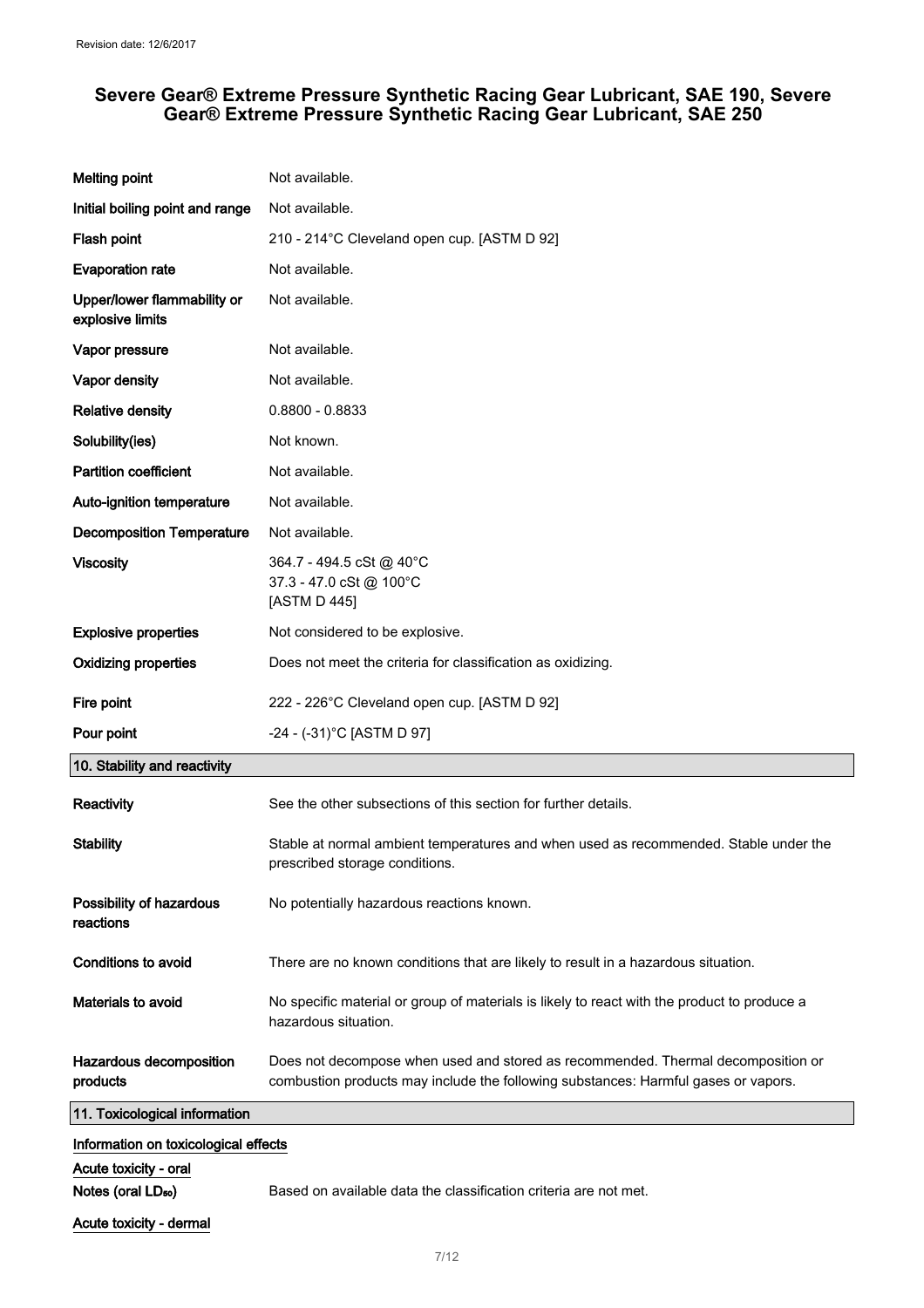| Notes (dermal LD <sub>50</sub> )                   | Based on available data the classification criteria are not met.                                                                                     |
|----------------------------------------------------|------------------------------------------------------------------------------------------------------------------------------------------------------|
| Acute toxicity - inhalation                        |                                                                                                                                                      |
| Notes (inhalation LC <sub>50</sub> )               | Based on available data the classification criteria are not met.                                                                                     |
| Skin corrosion/irritation                          |                                                                                                                                                      |
| Animal data                                        | Based on available data the classification criteria are not met.                                                                                     |
| Serious eye damage/irritation                      |                                                                                                                                                      |
| Serious eye damage/irritation                      | Causes eye irritation.                                                                                                                               |
| <b>Respiratory sensitization</b>                   |                                                                                                                                                      |
| <b>Respiratory sensitization</b>                   | Based on available data the classification criteria are not met.                                                                                     |
| <b>Skin sensitization</b>                          |                                                                                                                                                      |
| <b>Skin sensitization</b>                          | Based on available data the classification criteria are not met.                                                                                     |
| Germ cell mutagenicity                             |                                                                                                                                                      |
| Genotoxicity - in vitro                            | Based on available data the classification criteria are not met.                                                                                     |
| Carcinogenicity                                    |                                                                                                                                                      |
| Carcinogenicity                                    | Based on available data the classification criteria are not met.                                                                                     |
| <b>IARC</b> carcinogenicity                        | None of the ingredients are listed or exempt.                                                                                                        |
| Reproductive toxicity                              |                                                                                                                                                      |
| Reproductive toxicity - fertility                  | Based on available data the classification criteria are not met.                                                                                     |
| Reproductive toxicity -<br>development             | Based on available data the classification criteria are not met.                                                                                     |
| Specific target organ toxicity - single exposure   |                                                                                                                                                      |
| STOT - single exposure                             | Not classified as a specific target organ toxicant after a single exposure.                                                                          |
| Specific target organ toxicity - repeated exposure |                                                                                                                                                      |
| STOT - repeated exposure                           | Not classified as a specific target organ toxicant after repeated exposure.                                                                          |
| <b>Aspiration hazard</b>                           |                                                                                                                                                      |
| <b>Aspiration hazard</b>                           | Based on available data the classification criteria are not met.                                                                                     |
| <b>General information</b>                         | The severity of the symptoms described will vary dependent on the concentration and the<br>length of exposure.                                       |
| Inhalation                                         | Prolonged inhalation of high concentrations may damage respiratory system.                                                                           |
| Ingestion                                          | Gastrointestinal symptoms, including upset stomach. Fumes from the stomach contents may<br>be inhaled, resulting in the same symptoms as inhalation. |
| <b>Skin Contact</b>                                | Prolonged contact may cause dryness of the skin.                                                                                                     |
| Eye contact                                        | May cause eye irritation.                                                                                                                            |
| Route of exposure                                  | Ingestion Inhalation Skin and/or eye contact                                                                                                         |
| <b>Target Organs</b>                               | No specific target organs known.                                                                                                                     |
| Medical considerations                             | Skin disorders and allergies.                                                                                                                        |
| 12. Ecological Information                         |                                                                                                                                                      |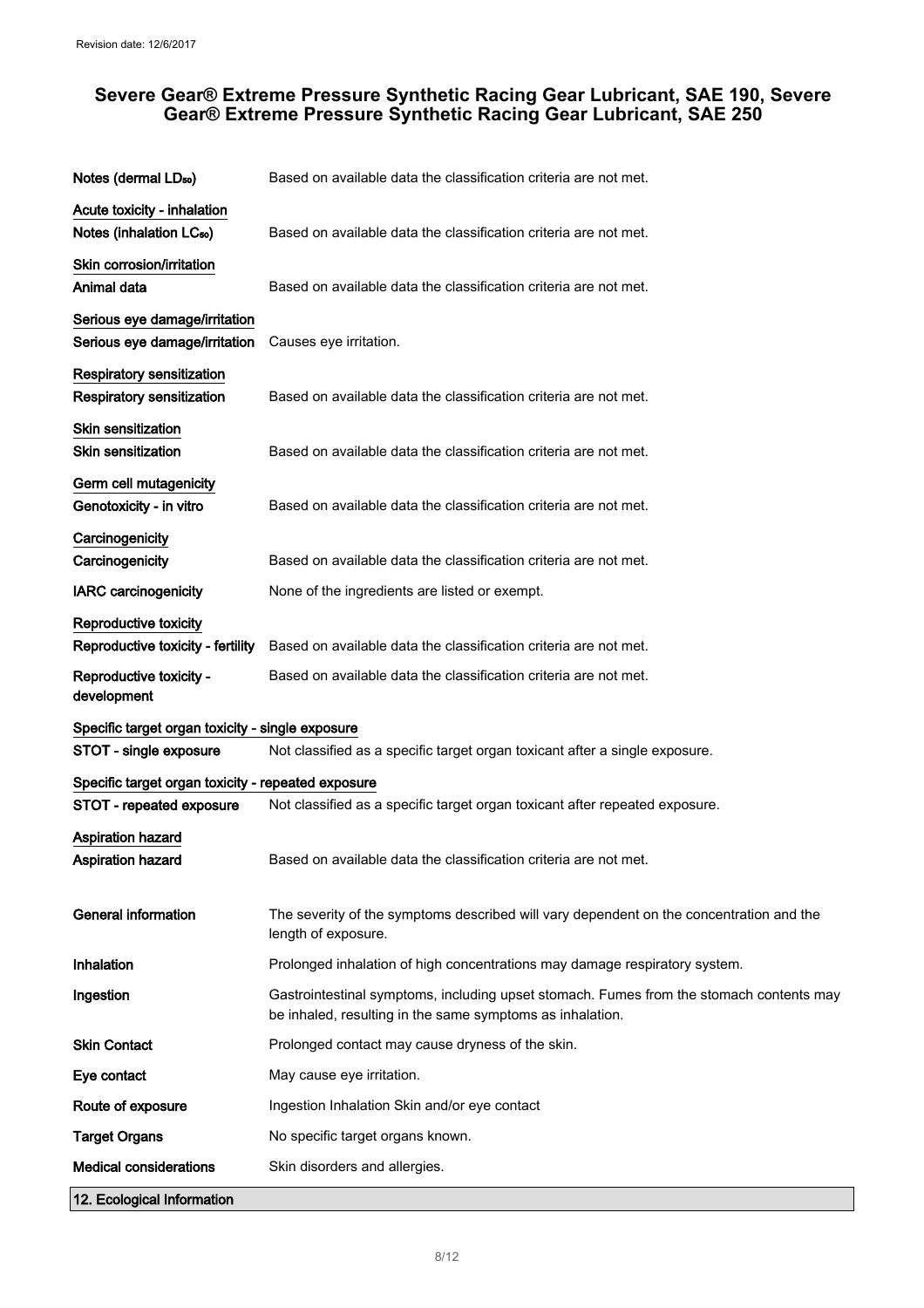No.

| Ecotoxicity                                | Not regarded as dangerous for the environment. However, large or frequent spills may have<br>hazardous effects on the environment.                                                                                                                                                                                                                                                                                            |
|--------------------------------------------|-------------------------------------------------------------------------------------------------------------------------------------------------------------------------------------------------------------------------------------------------------------------------------------------------------------------------------------------------------------------------------------------------------------------------------|
| <b>Toxicity</b>                            | Based on available data the classification criteria are not met.                                                                                                                                                                                                                                                                                                                                                              |
| Persistence and degradability              |                                                                                                                                                                                                                                                                                                                                                                                                                               |
| Persistence and degradability              | The degradability of the product is not known.                                                                                                                                                                                                                                                                                                                                                                                |
| <b>Bioaccumulative potential</b>           |                                                                                                                                                                                                                                                                                                                                                                                                                               |
| <b>Bio-Accumulative Potential</b>          | No data available on bioaccumulation.                                                                                                                                                                                                                                                                                                                                                                                         |
| <b>Partition coefficient</b>               | Not available.                                                                                                                                                                                                                                                                                                                                                                                                                |
| Mobility in soil                           |                                                                                                                                                                                                                                                                                                                                                                                                                               |
| <b>Mobility</b>                            | No data available.                                                                                                                                                                                                                                                                                                                                                                                                            |
| Other adverse effects                      |                                                                                                                                                                                                                                                                                                                                                                                                                               |
| Other adverse effects                      | None known.                                                                                                                                                                                                                                                                                                                                                                                                                   |
| 13. Disposal considerations                |                                                                                                                                                                                                                                                                                                                                                                                                                               |
| Waste treatment methods                    |                                                                                                                                                                                                                                                                                                                                                                                                                               |
| <b>General information</b>                 | The generation of waste should be minimized or avoided wherever possible. Reuse or recycle<br>products wherever possible. This material and its container must be disposed of in a safe<br>way. Disposal of this product, process solutions, residues and by-products should at all times<br>comply with the requirements of environmental protection and waste disposal legislation and<br>any local authority requirements. |
| <b>Disposal methods</b>                    | Dispose of surplus products and those that cannot be recycled via a licensed waste disposal<br>contractor. Waste packaging should be collected for reuse or recycling. Incineration or landfill<br>should only be considered when recycling is not feasible. Waste should not be disposed of<br>untreated to the sewer unless fully compliant with the requirements of the local water<br>authority.                          |
| 14. Transport information                  |                                                                                                                                                                                                                                                                                                                                                                                                                               |
| General                                    | The product is not covered by international regulations on the transport of dangerous goods<br>(IMDG, IATA, DOT, TDG).                                                                                                                                                                                                                                                                                                        |
| <b>UN Number</b>                           |                                                                                                                                                                                                                                                                                                                                                                                                                               |
| Not applicable.                            |                                                                                                                                                                                                                                                                                                                                                                                                                               |
| UN proper shipping name                    |                                                                                                                                                                                                                                                                                                                                                                                                                               |
| Not applicable.                            |                                                                                                                                                                                                                                                                                                                                                                                                                               |
| Transport hazard class(es)                 |                                                                                                                                                                                                                                                                                                                                                                                                                               |
| <b>Transport labels</b>                    |                                                                                                                                                                                                                                                                                                                                                                                                                               |
| No transport warning sign required.        |                                                                                                                                                                                                                                                                                                                                                                                                                               |
| Packing group                              |                                                                                                                                                                                                                                                                                                                                                                                                                               |
| Not applicable.                            |                                                                                                                                                                                                                                                                                                                                                                                                                               |
| <b>Environmental hazards</b>               |                                                                                                                                                                                                                                                                                                                                                                                                                               |
| <b>Environmentally Hazardous Substance</b> |                                                                                                                                                                                                                                                                                                                                                                                                                               |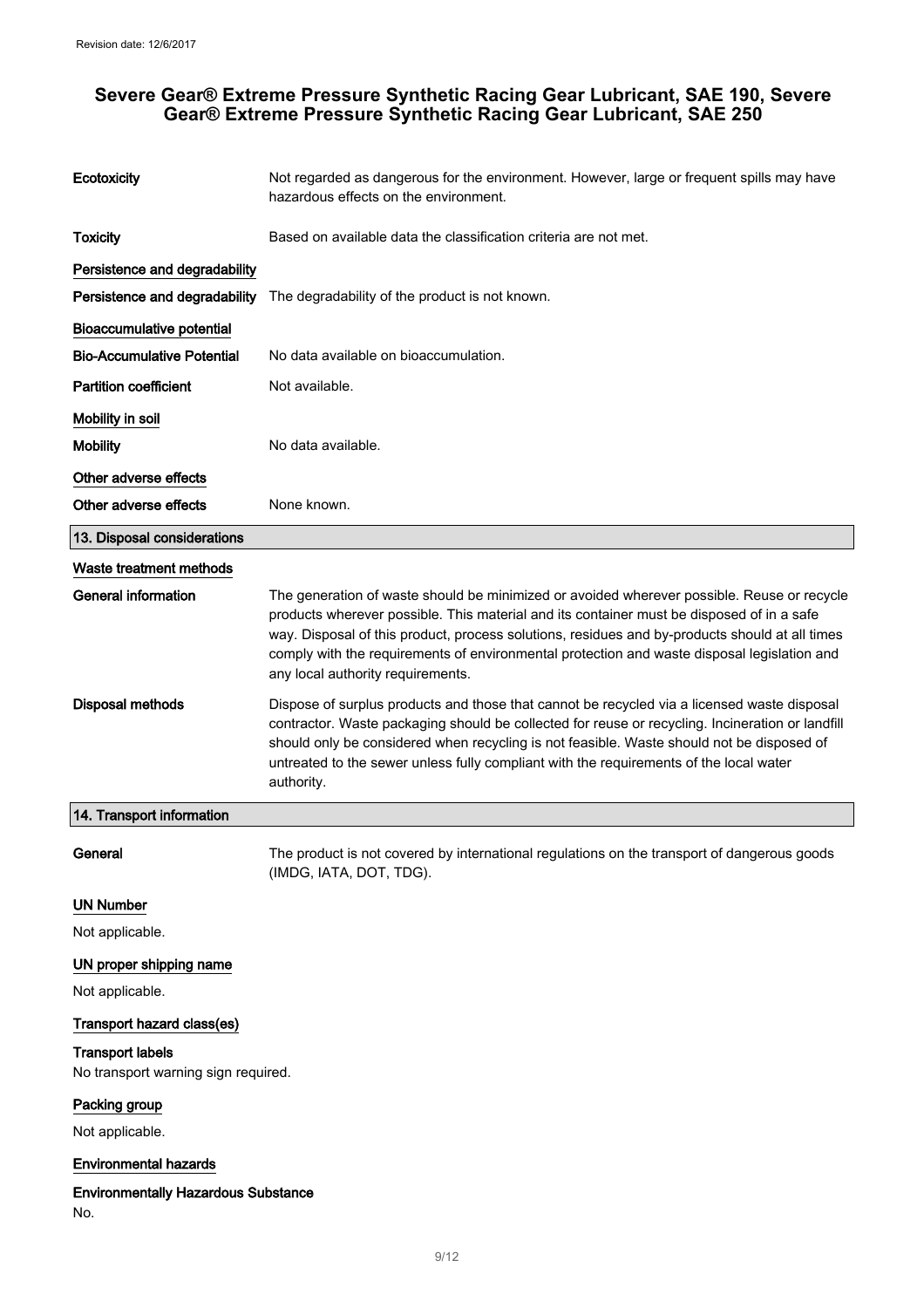# Special precautions for user Not applicable. DOT TIH Zone Not applicable. Transport in bulk according to Not applicable. Annex II of MARPOL 73/78 and the IBC Code 15. Regulatory information Regulatory References **OSHA Hazard Communication Standard 29 CFR §1910.1200 Hazardous Products Regulation** (SOR/2015-17) Transportation of Dangerous Goods Regulations -SOR/2015-100. US Federal Regulations SARA Section 302 Extremely Hazardous Substances Tier II Threshold Planning Quantities None of the ingredients are listed or exempt. CERCLA/Superfund, Hazardous Substances/Reportable Quantities (EPA) The following ingredients are listed or exempt: Xylene Final CERCLA RQ: 100(45.4) pounds (Kilograms) Ethylbenzene Final CERCLA RQ: 1000(454) pounds (Kilograms) SARA Extremely Hazardous Substances EPCRA Reportable Quantities None of the ingredients are listed or exempt. SARA 313 Emission Reporting The following ingredients are listed or exempt: Xylene 0.1 % 1.0 % Ethylbenzene  $0.1 \%$ CAA Accidental Release Prevention None of the ingredients are listed or exempt. SARA (311/312) Hazard Categories None of the ingredients are listed or exempt. OSHA Highly Hazardous Chemicals None of the ingredients are listed or exempt. US State Regulations California Proposition 65 Carcinogens and Reproductive Toxins The following ingredients are listed or exempt: Ethylbenzene

Known to the State of California to cause cancer.

#### California Air Toxics "Hot Spots" (A-I)

The following ingredients are listed or exempt: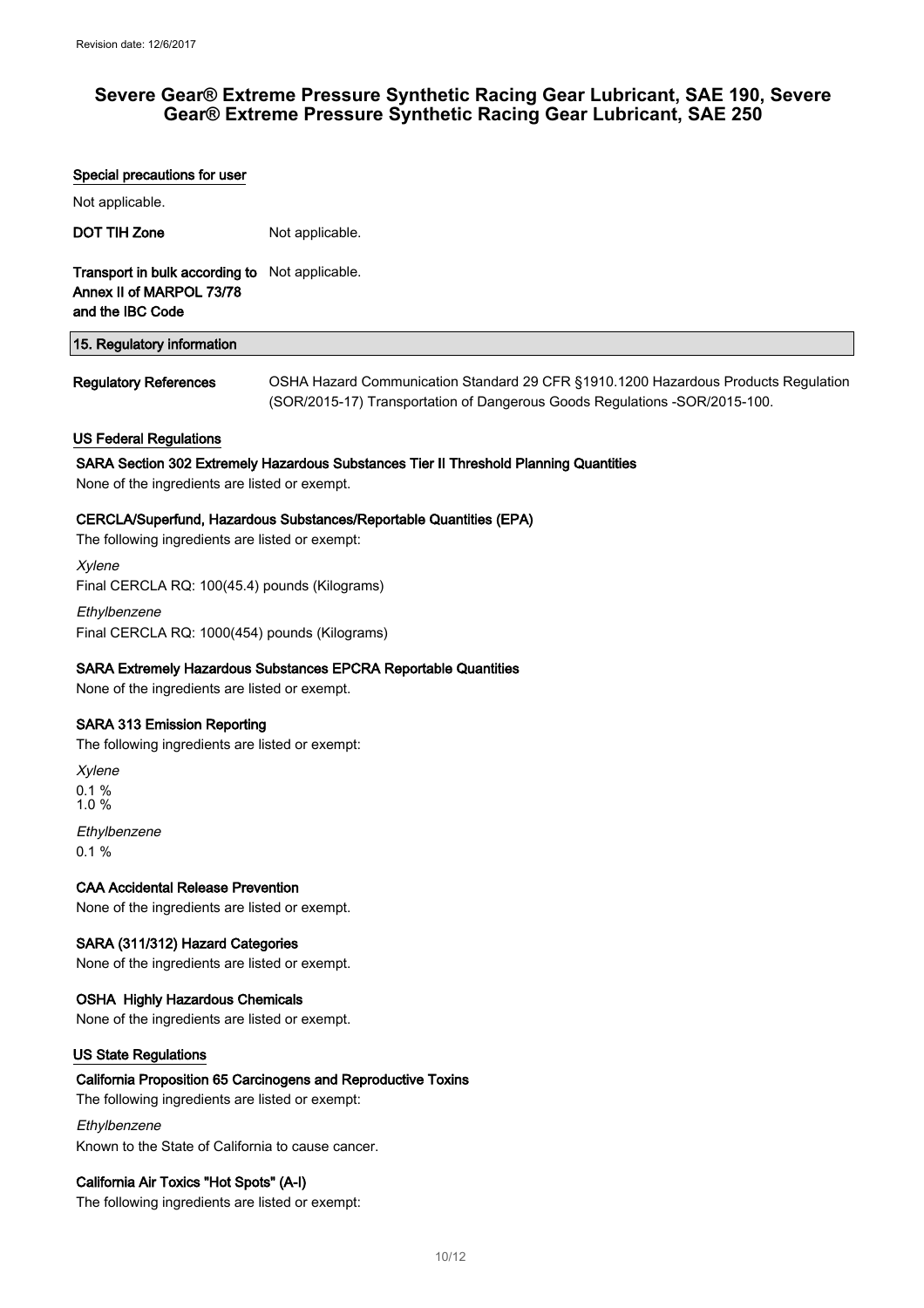Xylene Ethylbenzene Dipropylene Glycol Monomethyl Ether

#### California Air Toxics "Hot Spots" (A-II)

None of the ingredients are listed or exempt.

#### California Directors List of Hazardous Substances

The following ingredients are listed or exempt: Xylene **Ethylbenzene** Dipropylene Glycol Monomethyl Ether

# Massachusetts "Right To Know" List

The following ingredients are listed or exempt: Xylene **Ethylbenzene** Dipropylene Glycol Monomethyl Ether

## Rhode Island "Right To Know" List

The following ingredients are listed or exempt: Xylene **Ethylbenzene** Dipropylene Glycol Monomethyl Ether

#### Minnesota "Right To Know" List

The following ingredients are listed or exempt: Xylene Ethylbenzene Dipropylene Glycol Monomethyl Ether

#### New Jersey "Right To Know" List

The following ingredients are listed or exempt: Xylene Ethylbenzene Dipropylene Glycol Monomethyl Ether

#### Pennsylvania "Right To Know" List

The following ingredients are listed or exempt: Xylene Ethylbenzene Dipropylene Glycol Monomethyl Ether

## Inventories

# Canada - DSL/NDSL

All the ingredients are listed or exempt.